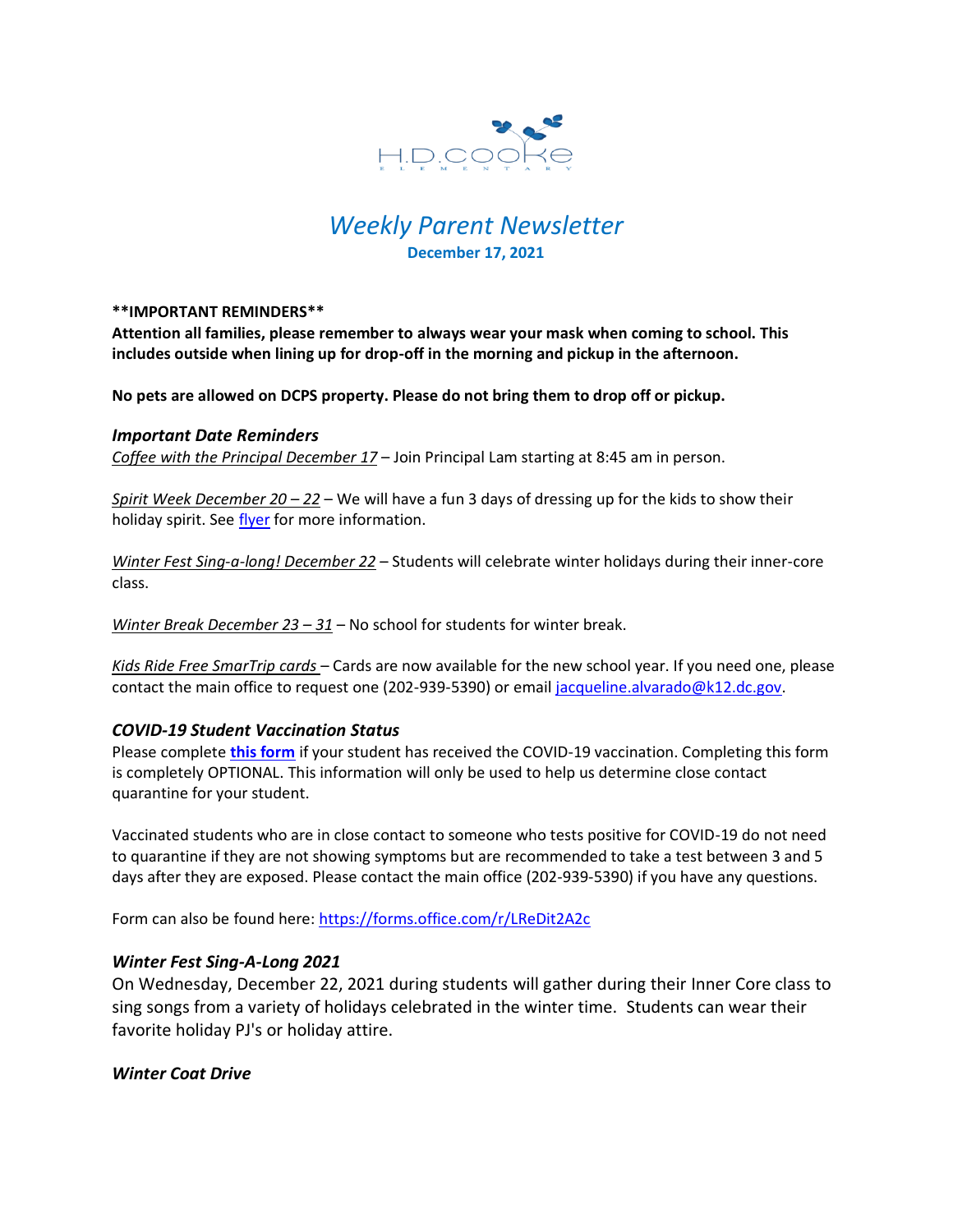Thank you to all who have donated winter coats! We are still collecting. If your student needs a winter coat, please contact the main office (202-939-5390) or your student's teacher to let us know.

## *Winter Break Meal Kits*

All open meal sites (Ballou, CHEC, Dunbar, and Ron Brown) will be closed over winter break (12/23/21 to 1/2/22). Families will be able to pick up a 7-day meal kit on Wednesday, December 22, 10 am – 2 pm at one of the meal sites. Meal sites will reopen in January.

# *Children 5 to 11 years old are now eligible to get vaccinated.*

Starting Monday, December 6, adults accompanying children at vaccination clinics will also be able to receive their COVID-19 vaccine, including boosters. Pediatric pop-up clinics at DCPS schools will now offer Pfizer (Ages 5+), Moderna (Ages 18+), and Johnson & Johnson (Ages 18+).

Families can also make an appointment to make for an at-home vaccination for children 5-11 years old. All people at the home 5 and older will be able to be vaccinated, including boosters. No requirements are required to qualify for at-home vaccination. Call 1-855-363-0333 to make an at-home vaccination appointment.

Visit the [Mayor's latest update](https://mayor.dc.gov/sites/default/files/dc/sites/coronavirus/page_content/attachments/Situational-Update-Presentation_12-02-21.pdf) for more information.

# *WiFi Available*

Are you in need of WiFi at home for any reason? We have a limited amount of WiFi hotspots. If you would like to request one, please contact Ms. Jackie Alvarado in the main office (202-939-5390) or email: [jacqueline.alvarado@k12.dc.gov.](mailto:jacqueline.alvarado@k12.dc.gov)

# *Asymptomatic Testing*

We tested students on Wednesday, December 15. We tested 75 students and one sample came back positive. Affected students and staff have been notified and given next steps.

Watch this video to learn more about how student testing happens at school with ST3 [\(English](https://urldefense.proofpoint.com/v2/url?u=https-3A__rise.articulate.com_share_-2Dq6MdIeo2V42boWuOGTu8i4-2DcT9E-5Fpjy-23_lessons_QicMYr-5FNcrCg54C5EtRyuC-2DwHJjQQVR2&d=DwMFAg&c=euGZstcaTDllvimEN8b7jXrwqOf-v5A_CdpgnVfiiMM&r=r7MsakikdNxOh-N_Ssj9mdJUMRjWvhYw18Eqx42UE40&m=-vbhK74dxdF3UGFM3KXX_Mk-PGWZWrPZHiFLh_rcYM0&s=470EC6i3UbApDRfaxDIuMzBPFqhzK2pNSc-krTjYzOw&e=) and [Spanish\)](https://urldefense.proofpoint.com/v2/url?u=https-3A__youtu.be_PRaXjkFlGGQ&d=DwMFAg&c=euGZstcaTDllvimEN8b7jXrwqOf-v5A_CdpgnVfiiMM&r=r7MsakikdNxOh-N_Ssj9mdJUMRjWvhYw18Eqx42UE40&m=-vbhK74dxdF3UGFM3KXX_Mk-PGWZWrPZHiFLh_rcYM0&s=yCXksETv2O2ZulcBl9cazNcOvmB9Inp-drZAlbuFkaw&e=).

Please click [here](https://shieldt3k12portal.pointnclick.com/login_login.aspx) to access the Testing Patient Portal where you can see test results for your student (if/when they are tested).

If you are having trouble accessing your students' test results, please contact the ST3 Support Line at 833-762-0762 or please email them at [DCPSCOVIDTesting@dc.gov.](mailto:DCPSCOVIDTesting@dc.gov)

# *Early Dismissal*

Reminder that if you need to pick up your student early from school, you must notify the main office by 2:45 pm. Students will not be dismissed after 2:45 pm.

# *Baby Diaper Donations*

We have diapers available in some sizes. If you need diapers, please contact the main office and we will let you know if you have the size you need and when to pick up. You can call 202-939-5390 or email Jacqueline.alvarado@k12.dc.gov